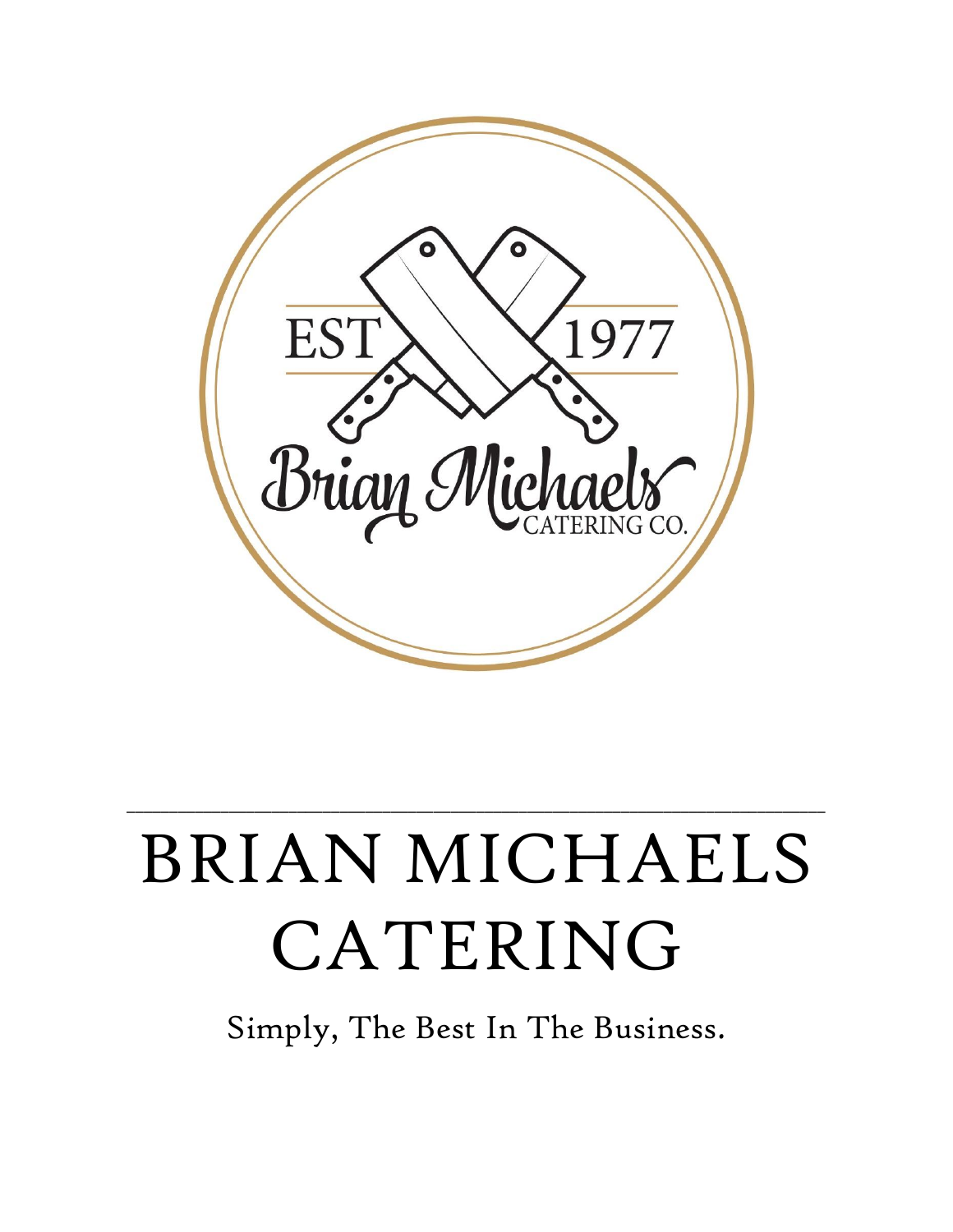*Brian Michaels Catering Company has been the number one choice for catering in the golden triangle area for years. Their superb attention to detail, culinary design, and food taste has landed them some of the most prestigious clients in, not only the state, but the country. Brian and his team have served and are recommended by Phil Bryant, Chef Gordon Ramsey, Coach Ben Howland, and The Mississippi State Athletic Teams. They have won countless awards for their barbecue and sauces, placing 1st at King of The Grill, recently for the third time. Their award winning chefs take pride in not only making some of the golden triangles best dishes but make the client's entire experience, simply the best. They are currently ranked the number two catering company in the state by Mississippi Magazine. Their staff will work tirelessly with you to ensure that every need is met, and that your event is exactly the way you envisioned. If you are looking for the best food with the best service look no further than Brian Michaels Catering.*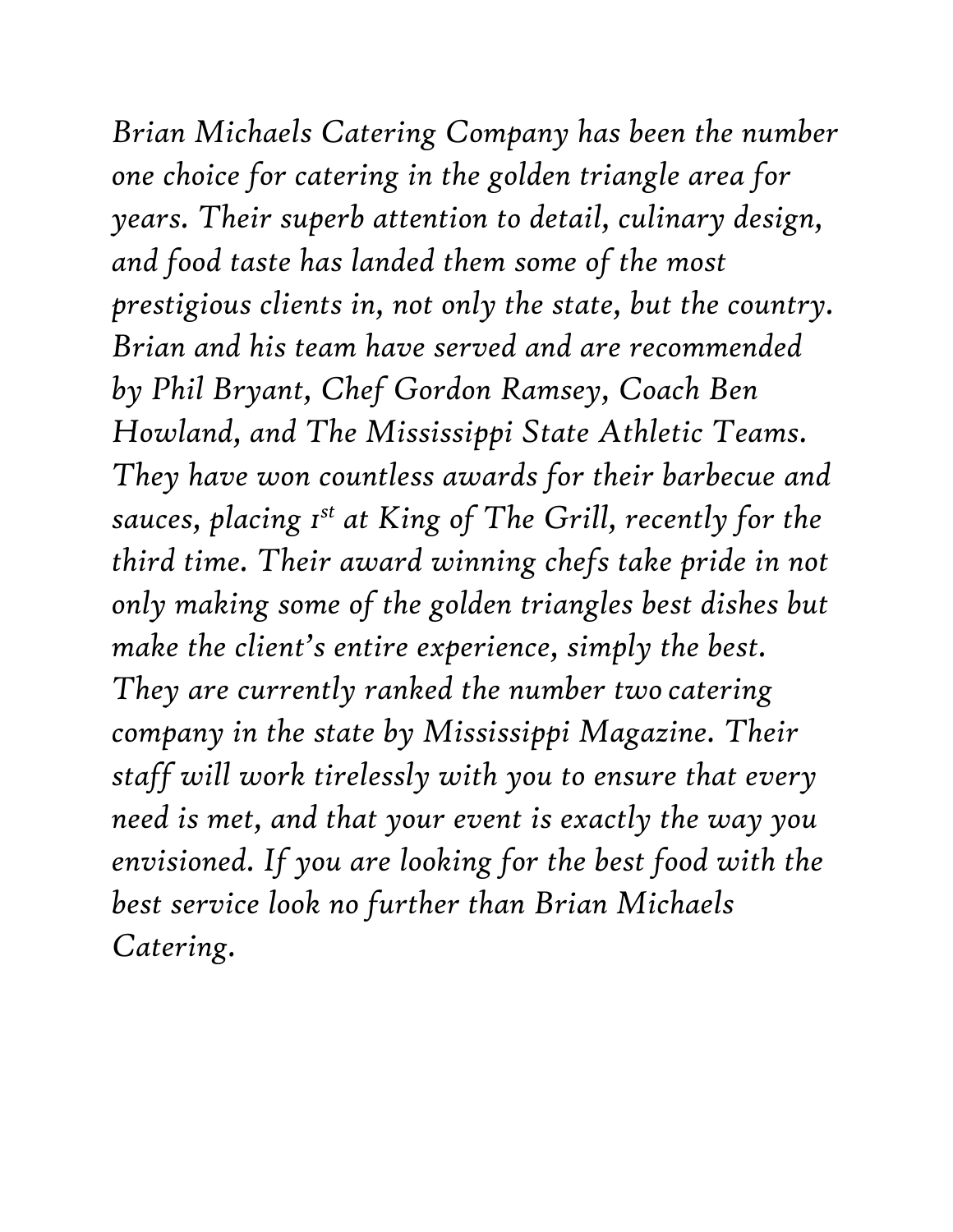# **Reception**

A la carte

#### Hot hors d'oeuvres

Mini beef wellington Mini chicken wellington Assorted mini quiche Sweet & sour meatballs Crisp Buffalo Wings Mini crab cakes Cheesy turnip green fritters Pimento cheese fritters Artichoke beignets Fried chicken sliders Veggie spring roll with ginger glaze Asiago asparagus in phyllo

#### Chilled hors d'oeuvres

Mississippi delta kabobs Chicken salad in crispy phyllo Shrimp cocktail Mediterranean kabob Beef tenderloin canape with caramelized Vidalia onion Goat cheese & bacon bruschetta crostini Chicken salad sliders Smoked salmon canape

# Reception Trays

*Served in various sizes*

Assorted finger sandwiches

Chicken salad, tuna salad and pimento cheese on sliced artisan bread

Msu Cheese and cracker tray

Edam, vallagret and jalapeno cheese with assorted crackers

Fresh fruit display

Smoked salmon display

House smoked salmon with toast points and assorted toppings

**Mississippi sin dip** Served with house fried pita

**Pimento cheese & crawfish Dip** Served with house fried tortilla chips Hummus with crudité and pita chips **B.L.T. Dip** Served with toast points

#### Reception sweets

*A la carte* Assorted dessert shooters Fresh baked assorted cookies Double fudge brownies Assorted gourmet dessert bars Cheesecake lollipop Chocolate covered strawberries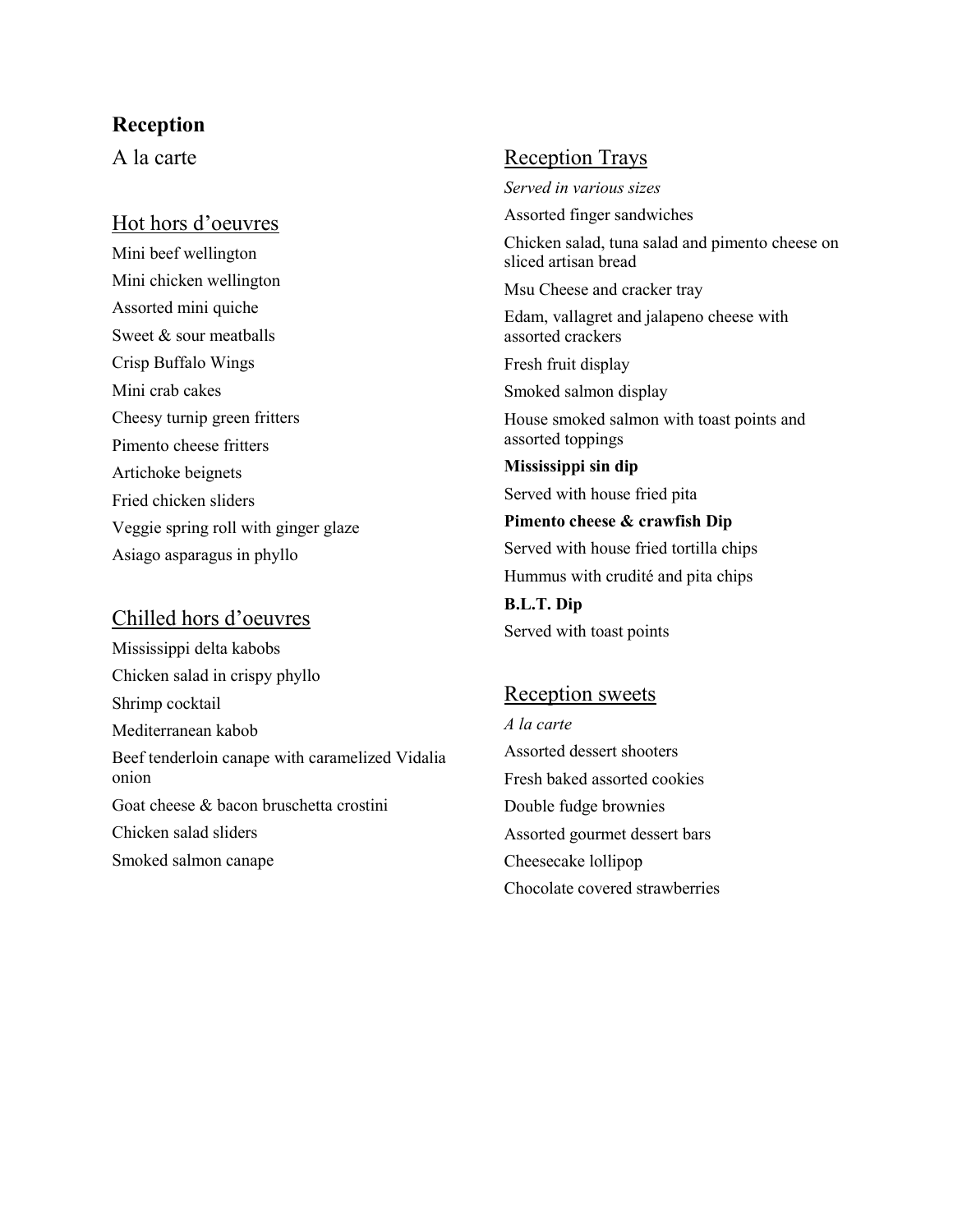# Reception Chef Stations

#### **Carving station**

*Served with fresh split rolls*

Smoked beef brisket with house bbq

Honey glazed ham

Andouille stuffed pork loin

#### **Pasta station**

Penne and farfalle cooked to order with alfredo or marinara, topped with chicken, beef, shrimp and assorted toppings

#### **Shrimp & grit bar**

Fresh gulf shrimp and stone ground grits with Cajun cream sauce and assorted toppings

#### **Mashed Potato Martini Bar** \$13 pp

Whipped Yukon gold potatoes with assorted toppings

# Breakfast Buffet

*Served with freshly brewed coffee, chilled juice and water*

## **Continental Breakfast**

Freshly baked pastries, muffins and scones Served with sliced seasonal fruit and condiments

#### **Boardtown Breakfast**

Fresh scrambled eggs, slow cooked cheddar cheese grits, applewood smoked bacon, breakfast sausage

Accompanied by fresh sliced fruit & assorted mini muffins

#### **Bulldog Breakfast**

Country fried steak with sawmill gravy, fresh scrambled eggs, breakfast potatoes, applewood smoked bacon, sliced seasonal fruit and buttermilk biscuits

#### **Healthy Start Breakfast**

Scrambled egg beater, freshly baked bran muffins, yogurt parfait, steel cut oats and fresh sliced fruit

# Plated Breakfast

*Served with freshly brewed coffee*

*Accompanied by buttermilk biscuits, assorted mini muffins and freshly sliced fruit*

#### **Riverfront**

Open faced buttermilk biscuit topped with fresh scrambled eggs and sawmill gravy

Served with applewood smoked bacon and breakfast potatoes

#### **Delta dawn**

Vegetable frittata atop creamy cheese grits with applewood smoked bacon

#### **Foothills**

Fresh scrambled eggs, applewood smoked bacon or breakfast sausage, served with cheddar cheese grits

# Breakfast Additions

Ham & Cheese Croissant

Bacon egg & cheese biscuit

Sausage egg & cheese biscuit

Pancakes with maple syrup and whipped butter

Biscuit & gravy

Fresh baked Buttermilk biscuits with house sausage gravy

#### **Omelet station**

Made to order omelets including country ham, crumbled bacon, sliced mushrooms, diced onions, peppers, tomatoes and baby spinach with cheddar cheese

#### **Waffle station**

Made to order waffles with assorted fillings and toppings including: Chocolate chips, macerated berries, whipped cream, syrup and whipped butter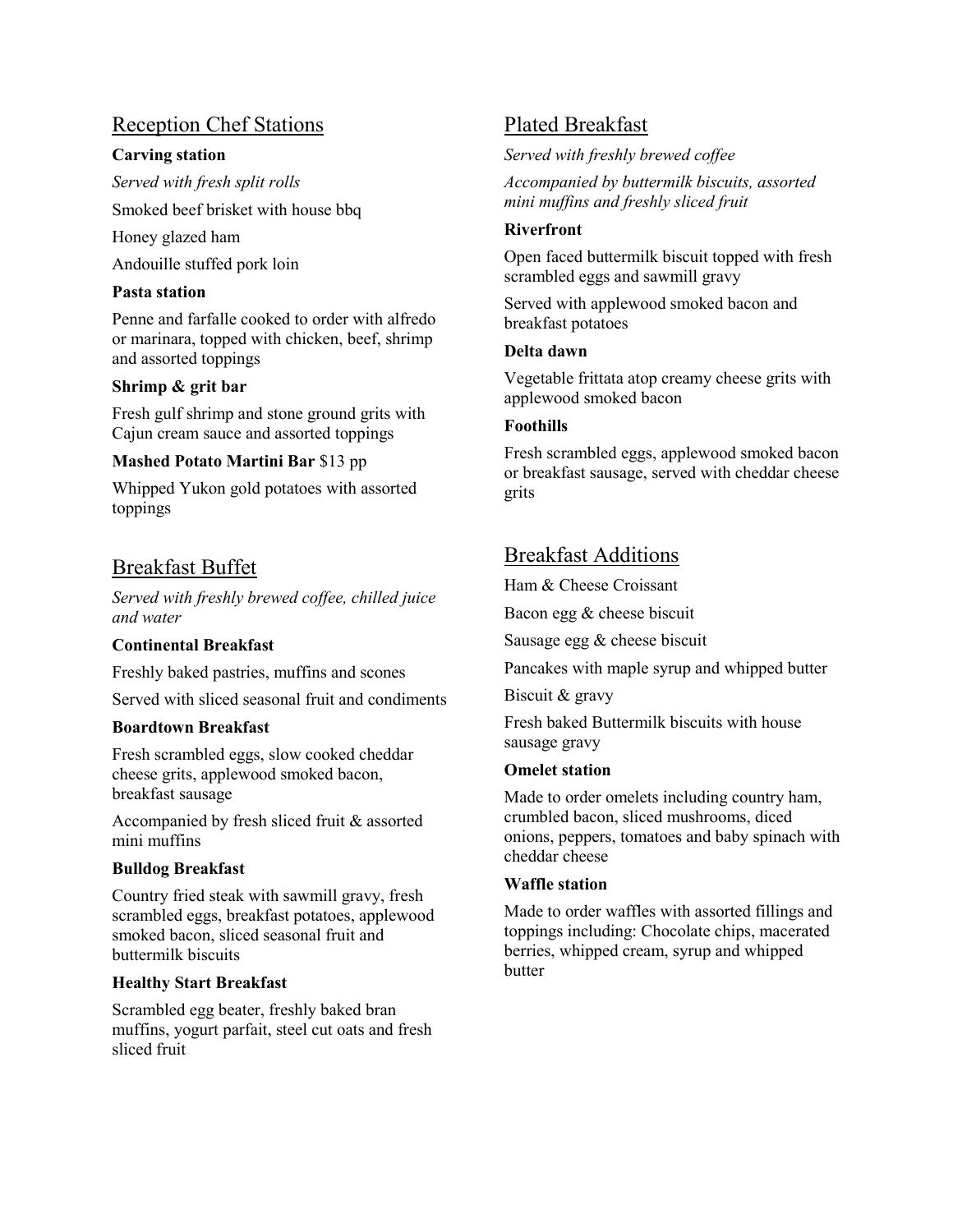# A La Carte Additions

Assorted mini muffins Assorted danishes Assorted scones Granola bars Fruit & yogurt parfait in mason jars

# Lunch

*Served with tea and water*

**B.Y.O.** 

Build your own deli style sandwich

Deli sliced turkey & ham with assorted sliced cheese and gourmet breads

Accompanied by shredded lettuce, sliced tomatoes and pickle spears

Served with pasta salad and garden salad and appropriate condiments

#### **Tailor made**

Assorted deli sandwiches including turkey club, tuna salad, roast beef with avocado spread, and roasted veggie wrap

Served with lays potato chips, garden salad, pasta salad and fruit salad

#### **Potato & salad bar**

Freshly baked Idaho potatoes & farm fresh mixed greens with assorted toppings and dressings

## Boxed Lunches

Boardroom box

Choice of hickory smoked ham and cheese on brioche, smoked turkey and cheddar on ciabatta or roasted veggie sub

Served with lays potato chips, chocolate chip cookie and condiments

## **Executive box**

Choice of Classic club sandwich, chicken salad croissant, club wrap, chicken Caesar wrap, turkey & avocado or smoked beef brisket

# Break Service

#### **Bully break**

Assorted lays potato chips, honey roasted planters peanuts, house trail mix

Accompanied by freshly baked brownies and assorted cookies

## **Hearty & Healthy Break**

Whole bananas, apples and oranges

Served with yogurt cups and granola bars

#### **A la mode break**

Assorted MSU ice cream cups with freshly baked brownies and cookies

#### **A la carte**

By the dozen

Fresh baked brownies

Gourmet dessert bars

Chocolate covered strawberries

Blue Bunny novelty ice cream bars

## **Beverages by the gallon**

Freshly brewed coffee-regular or decaffeinated

Assorted hot tea

Freshly brewed sweet & unsweet tea

Raspberry lemonade

Chilled Orange juice

Chilled Apple juice

*Beverages by the bottle/can*

Assorted coke products

Bottled water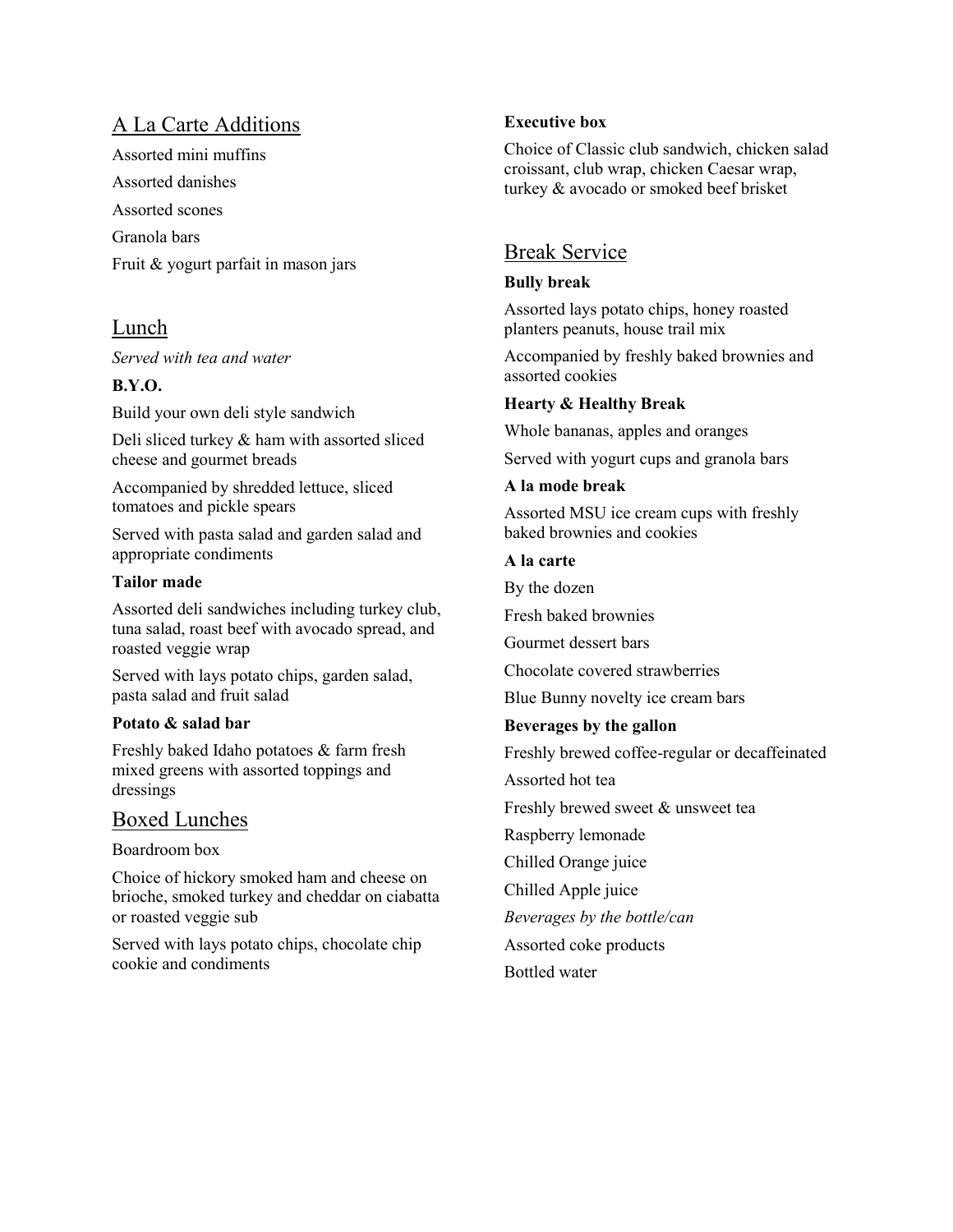#### Buffet Bundles

*Served with teas & water*

**The Pasquale** Chicken parmesan Baked ziti Italian seasoned green beans Garlic breadstick Caesar salad Tiramisu

#### **Bourbon Street Buffet**

Chicken & sausage gumbo Crawfish etouffe White rice Squash and zucchini Garden salad Dinner roll White chocolate cranberry bread pudding

#### **Little China Buffet**

Stir fry beef with broccoli General chicken Fried rice Stir fry vegetables Egg roll Chinese donuts

# **Left Field Lounge** Our famous house ground hamburger on sourdough Nathans hot dog Hand cut French fries Baked beans Cookies & brownies Served with appropriate condiments and toppings

#### **Pops Famous**

Pulled pork with brioche bun Smoked leg quarters Baked beans Potato salad Cole slaw Banana pudding

#### **Southern Comfort**

Fried Chicken Smoked Ribs Pimento cheese mac n cheese Turnip Greens Black-eyed pea salsa Buttermilk biscuits Holy cow cake

#### **Southern Soul**

Rosemary crusted fried chicken breast Sliced country ham Jalapeno cornbread waffle Succotash Garden salad Peach cobbler

# **Delta Blues**

Fried Mississippi farm raised catfish Fried chicken tenders Baked beans Potato salad Cole slaw Hushpuppies Banana pudding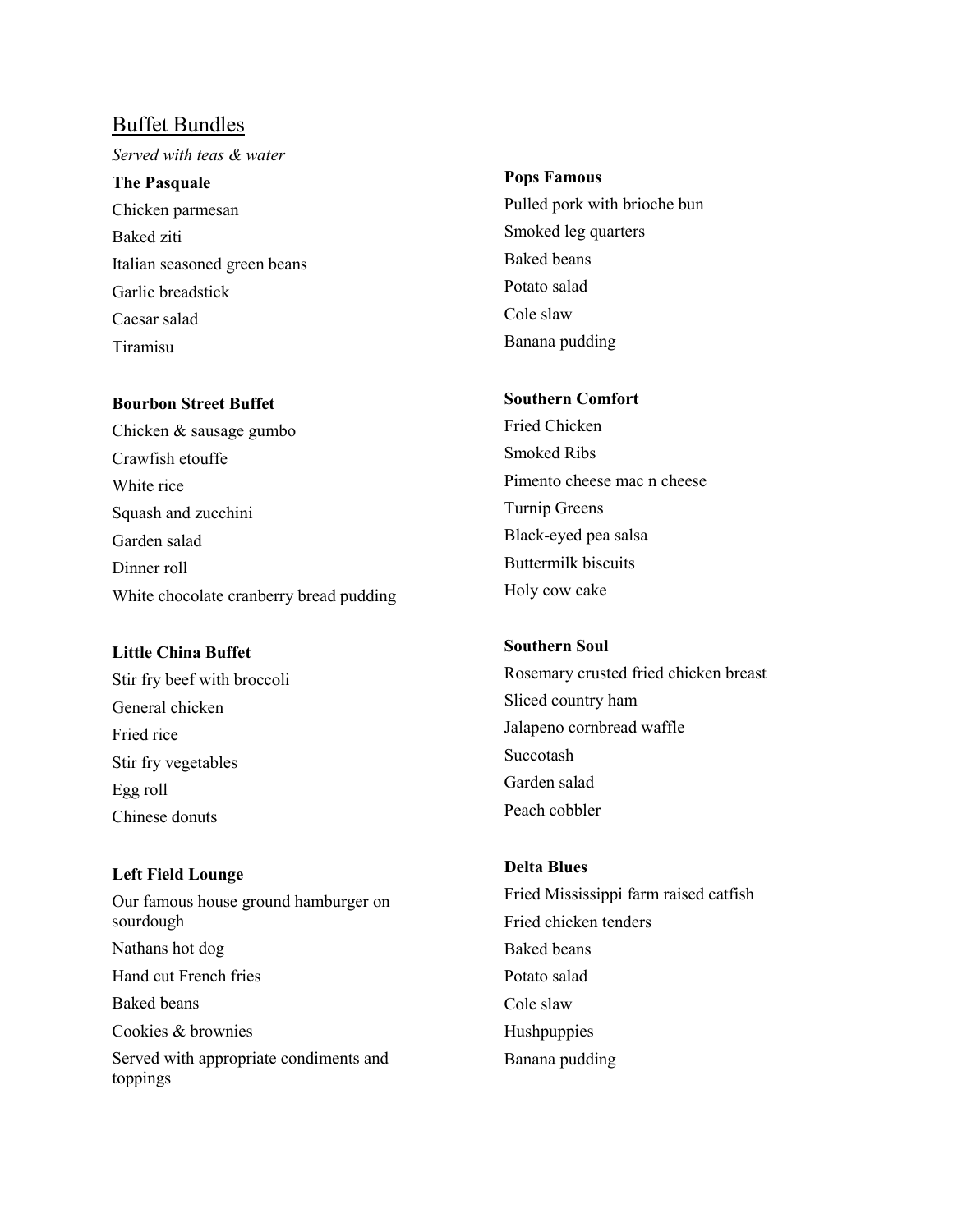#### **South of the Border**

Fajita marinated chicken Beef tacos Spanish rice Borracho beans Queso blanco with cantina chips Sopapillas with butter & honey

#### **By the Border**

Chicken or Beef Chimichanga Refried beans Spanish rice Queso blanco with cantina chips Sopapillas with butter and honey

#### **The Junction Tailgate**

Fried or grilled chicken tenders Chicken salad sliders Mississippi sin dip with pita chips Fruit salad Cookies & brownies

## Dinner Buffet

#### **Design You Own**

Served with rolls, butter, teas & water

Classic Caesar salad Garden Salad with ranch, honey mustard & Italian BMC house salad with strawberries and pomegranate vinaigrette Bacon cheddar ranch pasta salad

Blackeye pea salsa

#### **Entrees**

Chicken cordon bleu with white wine cream sauce

Cranberry pecan stuffed pork loin

Beef scaloppini in shallot & caper butter sauce

Pan seared catfish with Cajun cream sauced

Beef tenderloin & horseradish aioli

#### **Sides**

Loaded mashed potatoes Dirty rice Parmesan cheese grits Roasted asparagus Sautéed green beans in white wine butter Ranch seasoned squash and zucchini **Desserts** White chocolate cranberry bread pudding Mixed berry cobbler Lemon meringue pie Sliced strawberry cake Chocolate cream pie Plated Meals **Salads**  Caesar salad Garden salad Caprese salad Mixed green salad with strawberries & pomegranate vinaigrette Greek salad Spinach salad Watermelon mint salad with feta

#### **Entrees**

Grilled airline chicken breast with demi-glace atop garlic mashed potatoes with sautéed green beans

Pan seared maple leaf farms duck breast topped with tomato bacon jam served with sweet potato puree and roasted squash and zucchini spears

Fresh Gulf shrimp in andouille cream sauce atop stone ground parmesan cheese grits with braised okra and tomatoes

8 oz. Grilled Braveheart filet with mushroom demi-glace served with rosemary whipped potatoes and roasted asparagus

Blackened Mississippi Catfish with crawfish cream sauce over rice pilaf with braised greens